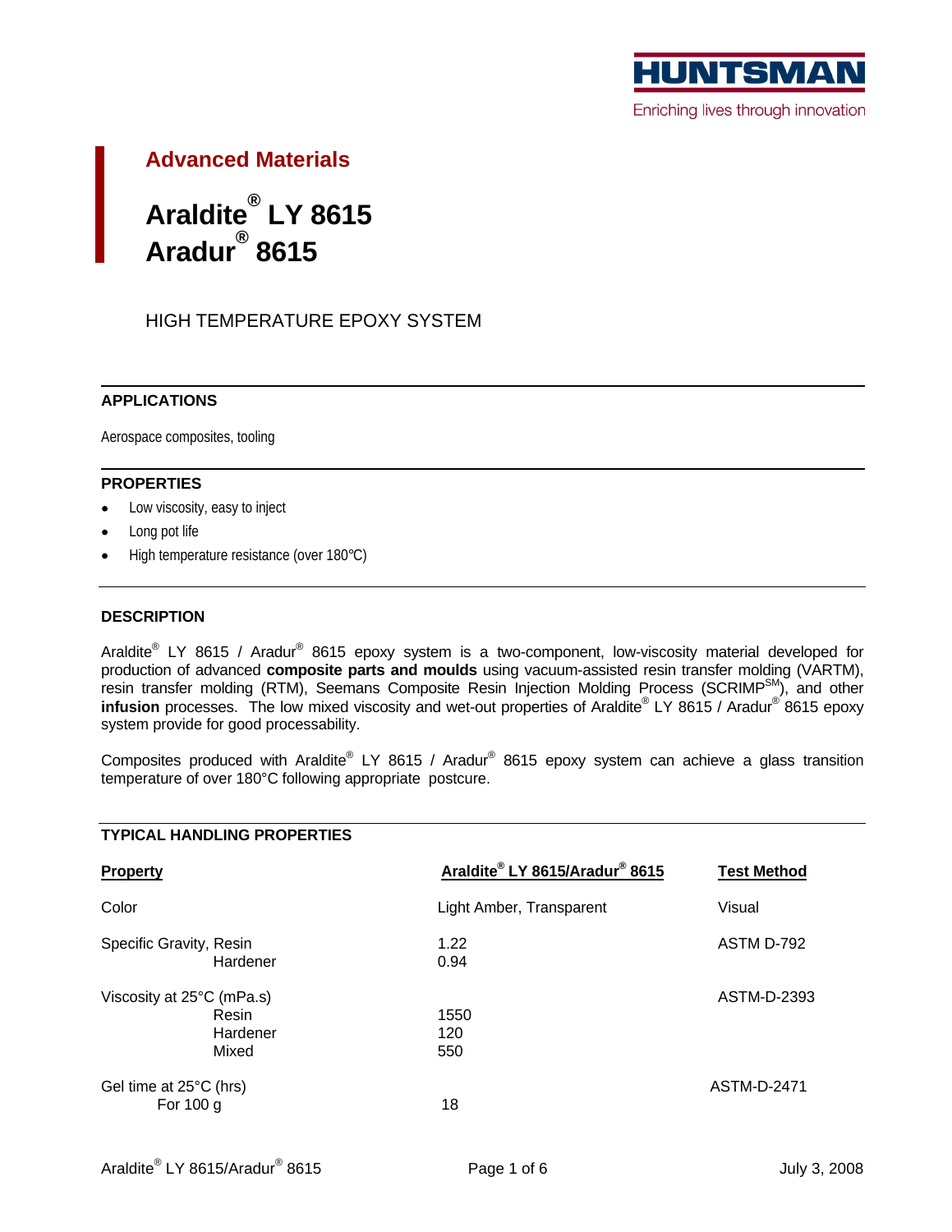

#### **MIX RATIO** Araldite $^{\circledR}$  LY 8615 / Aradur $^{\circledR}$  8615  $\hskip1cm$  100:50 by weight LY 8615 / Aradur<sup>®</sup> 8615  $100:50$  by weight

8615 100:50 by weight and the control of the control of the control of the control of the control of the control of the control of the control of the control of the control of the control of the control of the control of t

Measure each component accurately  $(+5%)$  into clean containers. Thoroughly mix resin and hardener together (minimum of two minutes), scraping container sidewalls, bottom and mixing stick several times to assure an uniform mix.

#### **CURING INSTRUCTIONS**

- 24 hrs at 35-40°C, plus 3 hrs at 180°C

or the contract of the contract of the contract of the contract of the contract of the contract of the contract of the contract of the contract of the contract of the contract of the contract of the contract of the contrac 24 hrs at  $35-40^{\circ}$ C, plus 6 hrs at  $120^{\circ}$ C, plus 6 hrs at  $200^{\circ}$ C

unless noted otherwise. Recommend heating rate : 0.3°C/min

NOTE : Other cure schedules may be used to obtain comparable physical properties. Please contact Huntsman Advanced Materials via the internet site www.huntsman.com/advanced\_materials/, to discuss your application.

#### **NEAT RESIN**

#### **TYPICAL CURED PROPERTIES:**

**Cured for 24 hrs at 35°C plus 2 hrs at 120°C + 3 hrs at 180°C. Tested at 25°C unless otherwise noted.**

|                                          | est Value | <b>Test-Method</b> |
|------------------------------------------|-----------|--------------------|
| <b>Specific Gravity</b>                  |           | ASTM D-792         |
| Hardness, Shore D                        |           | <b>ASTM D-2240</b> |
| Ultimate Flexural Strength at 25°C (MPa) |           | ASTM D-790         |
| Flexural Modulus at 25°C (GPa)           |           | ASTM D-790         |
| Tg by DMA, E' onset, dry (°C)            |           | <b>ASTM D-4065</b> |
| Compressive Strength at 25°C (MPa)       |           | ASTM D-695         |
| Compressive Modulus at 25°C (GPa)        |           | ASTM D-695         |

#### **COMPOSITE LAMINATES**

#### **TYPICAL CURED PROPERTIES:**

**1. Glass Fiber-Reinforced Composite**

**Cured for 24 hrs at 35°C plus 2 hrs at 120°C + 3 hrs at 180°C. Tested at 25°C unless otherwise noted.**

| <b>Composite description:</b>                                 |
|---------------------------------------------------------------|
| Fabric Type:<br>Glass fiber fabric, 8-harness satin, 300 g/m2 |
| Fabric Orientation:<br>8 plies at 0°                          |
| Laminate Resin Content:<br>32.3%                              |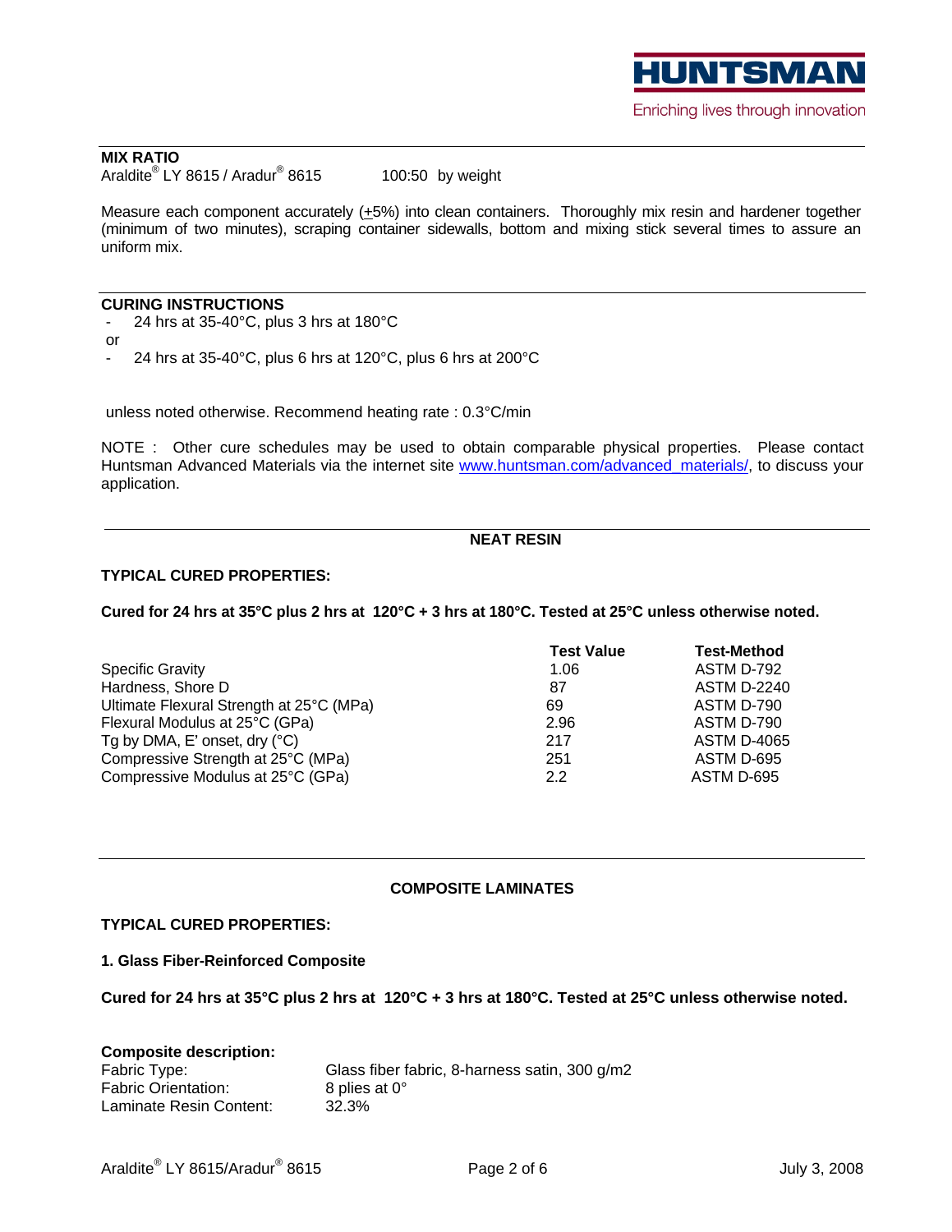

|                                             | <b>Test Value</b> | <b>Test-Method</b> |
|---------------------------------------------|-------------------|--------------------|
| Hardness, Shore D                           |                   | <b>ASTM D-2240</b> |
| Ultimate Flexural Strength at 25°C (MPa)    | 595               | ASTM D-790         |
| Flexural Modulus at 25°C (GPa)              | 42.9              | ASTM D-790         |
| Tg by DMA, E' onset, dry (°C)               |                   | <b>ASTM D-4065</b> |
| Tg by DMA, E' onset, wet (°C)               |                   | <b>ASTM D-4065</b> |
| Water absorption* (%)                       | 0.698             |                    |
| Ultimate Compressive Strength at 25°C (MPa) |                   | ASTM D-695         |
| Compressive Modulus at 25°C (GPa)           | 77,5              | ASTM D-695         |

\* Hot/wet conditioning is 48 hrs in boiling water ( 98°C to 102°C). Sample weight is measured before and after conditioning and the weight gain is determined. .

### **2. Carbon Fiber-Reinforced Composite**

#### **Cured for 24 hrs at 35-40°C, plus 3 hrs at 180°C**

#### **Composite description**

| Fabric Type:            | Carbon fiber fabric, 5-harness satin, 375 g/m2 |
|-------------------------|------------------------------------------------|
| Cloth Orientation:      | 6 plies at $0^\circ$                           |
| Laminate Resin Content: | 42% (by volume)                                |

|                               | <b>Test Value</b> | <b>Test-Method</b> |
|-------------------------------|-------------------|--------------------|
| Tg by DMA, E' onset, dry (°C) |                   |                    |
| ILSS, dry, at 25°C (MPa)      |                   | ISO 14130          |

### **PROCESS FOR MOULDS MANUFACTURING**

#### **Step 1 : Preparation of the master model**

Clean the model with appropriate cleaning agent. Use a sealer and a release agent for the treatment of the master model.

#### **Step 2 : Application of the gel coat (Optional)**

If use of Gel coat is not needed, go directly to the step 3.

Huntsman advices the use of gel coat Rengel $^\circ$  SW 5200 + Ren $^\circ$  HY 5212 or Ren $^\circ$  HY 5213. HY 5212 or  $\mathsf{Ren}^\circledR$  HY 5213.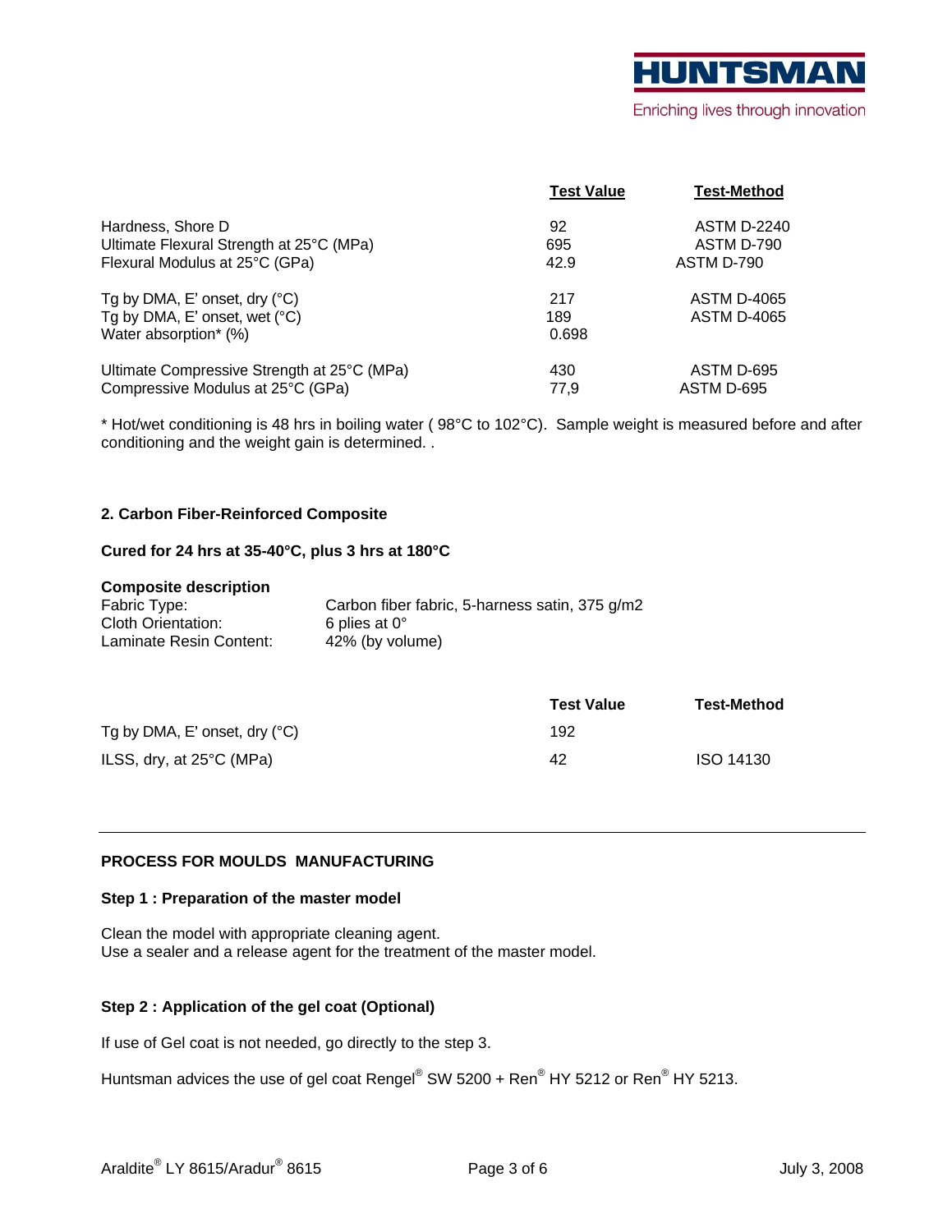|                                     | $ $ Rengel® SW5200/<br>Ren® HY5212 | Rengel <sup>®</sup> SW5200/<br>Ren® HY5213 |
|-------------------------------------|------------------------------------|--------------------------------------------|
| Mix ratio by weight                 | 100:20                             | 100:16                                     |
| Viscosity at $25^{\circ}$ C (mPa.s) | 2000                               | 1800                                       |
| Pot life at 25°C (hrs)              | 10 (500ml)                         | 4.5 (250 ml)                               |
| Time to tack (hrs)                  | $22 - 24$                          | $10 - 12$                                  |

Apply a gel coat layer of min. 0.6 mm with a brush. When gel coat is tacky go to step 3.

#### **Step 3 : Preparation of infusion lay-up**

Apply the fabrics, then the peel-ply, the resin distribution media, the channels and finally the vaccum bag. Place the infusion channels in order to have a maximum of 1 meter distance between each chanels.

#### **Step 4 : Mixing of Araldite**®  **LY 8615 and Aradur**®  **8615 and degassing**

Mix the resin and hardener based on a ratio by weight of 100:50. During the mixing, take care to scrape the edges of the container with a spatula to insure good mixing. Degas the mixed resin during 20 minutes in a vacuum chamber at 5-10 mbars residual pressure.

#### **Step 5 : Infusion at RT**

#### **Test to perform before starting the infusion :**

Stop the vaccum pump and measure the lost vacuum which should be less than 5 mbars in 10 minutes. The objective of this test is to be sure the vacuum bag is tight and does not leak.

#### **Step 6 : Cure under vaccum for 24 hrs at 35-40°C**

#### **Step 7 : Assembly of backing structure**

We recommend to assemble the backing structure before demoulding. The stresses due to demoulding can cause deformation to the tool.

Backing structure can be made of steel or carbon stiffeners.

#### **Step 8 : Demoulding**

For demoulding, use a wedge shape plastic part to prevent damaging the tool.

#### **Step 9 : Post-cure**

Huntsman recommends a ramp up to 180°C with a heating rate of 0.3°C/min.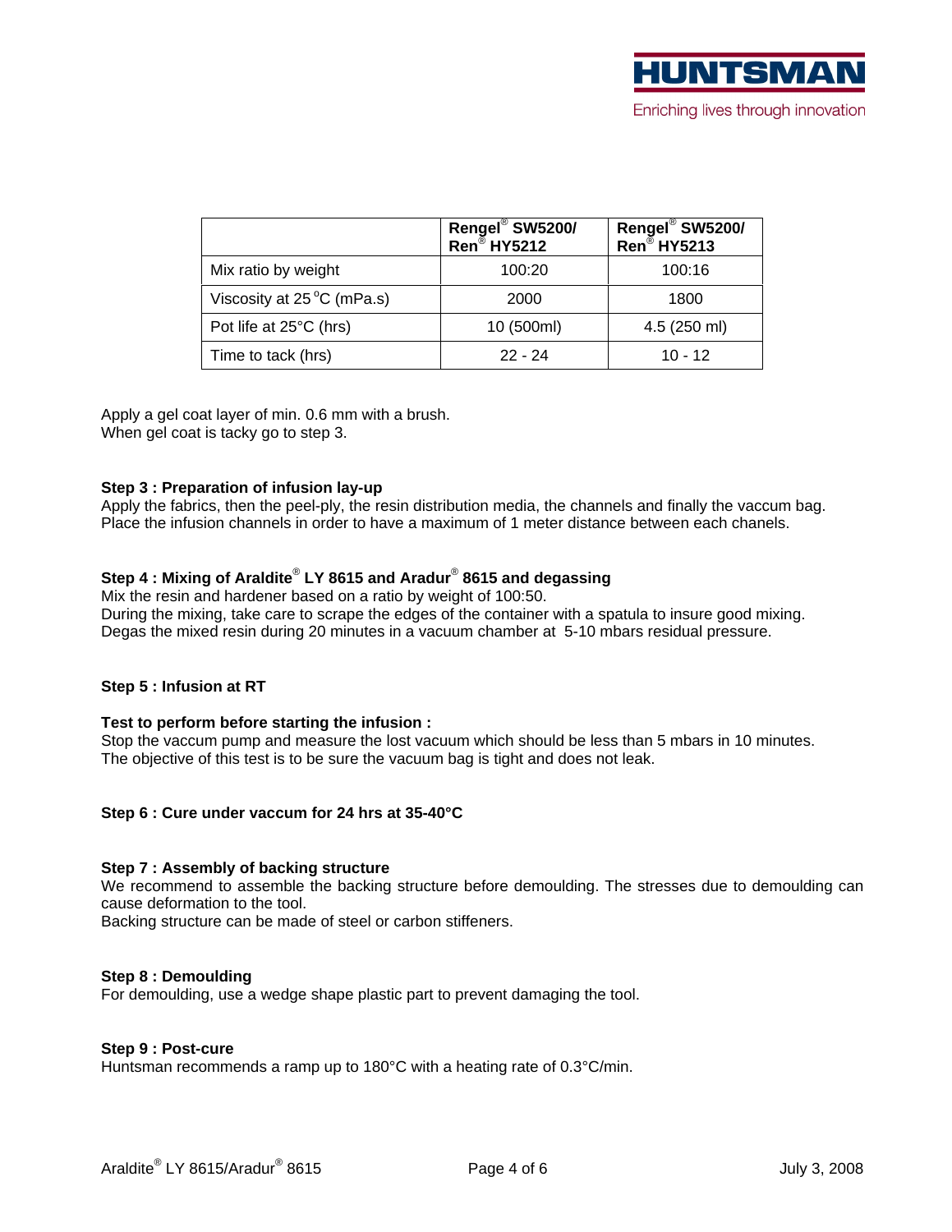

## **STORAGE/** Araldite® LY 8615 should be stored at temperatures from 2-8°C and Aradur 8615 should be stored at temperatures from  $18-40^{\circ}$ C in a dry place in their original, sealed containers. **SHELF LIFE :** Material temperatures should be above 18°C when mixing. After use, tightly reseal containers. The containers of the containers of the containers of the containers of the containers of the containers of the containers of the containers of the containers of the containers of the containers of the containe

 Under these conditions, epoxy resins and hardeners will remain useable for 12 months from date of shipping from Huntsman.

### **CAUTION :**

Huntsman Advanced Materials Americas Inc. maintains up-to-date Material Safety Data Sheets (MSDS) on all of its products. These sheets contain pertinent information that you may need to protect your employees and customers against any known health or safety hazards associated with our products. Users should review the latest MSDS to determine possible health hazards and appropriate precautions to implement prior to using this material. Copies of the latest MSDS may be requested by calling our customer service group at 800-367-8793 or emailing your request to advanced materials@huntsman.com.

### **FIRST AID !**

Eyes and skin: Flush eyes with water for 15 minutes. Contact a physician if irritation persists. Wash skin thoroughly with soap and water. Remove and wash contaminated clothing before reuse.

Inhalation: Remove subject to fresh air.

Swallowing: Dilute by giving water to drink and contact a physician promptly. Never give anything to drink to an unconscious person.

## **KEEP OUT OF REACH OF CHILDREN**

## **FOR PROFESSIONAL AND INDUSTRIAL USE ONLY**

## **IMPORTANT LEGAL NOTICE**

Huntsman Advanced Materials warrants only that its products meet the specifications agreed with the user. Typical properties, where stated, are to be considered as representative of current production and should not be treated as specifications.

The manufacture of materials is the subject of granted patents and patent applications; freedom to operate patented processes is not implied by this publication.

While all the information and recommendations in this publication are, to the best of Huntsman Advanced Material's knowledge, information and belief, accurate at the date of publication, NOTHING HEREIN IS TO BE CONSTRUED AS A WARRANTY, WHETHER EXPRESS OR IMPLIED, INCLUDING BUT WITHOUT LIMITATION, AS TO MERCHANTABILITY OR FITNESS FOR A PARTICULAR PURPOSE. IN ALL CASES, IT IS THE RESPONSIBILITY OF THE USER TO DETERMINE THE APPLICABILITY OF SUCH INFORMATION AND RECOMMENDATIONS AND THE SUITABILITY OF ANY PRODUCT FOR ITS OWN PARTICULAR PURPOSE.

The behaviour of the products referred to in this publication in manufacturing processes and their suitability in any given end-use environment are dependent upon various conditions such as chemical compatibility, temperature, and other variables, which are not known to Huntsman Advanced Materials. It is the responsibility of the user to evaluate the manufacturing circumstances and the final product under actual end-use requirements and to adequately advise and warn purchasers and users thereof.